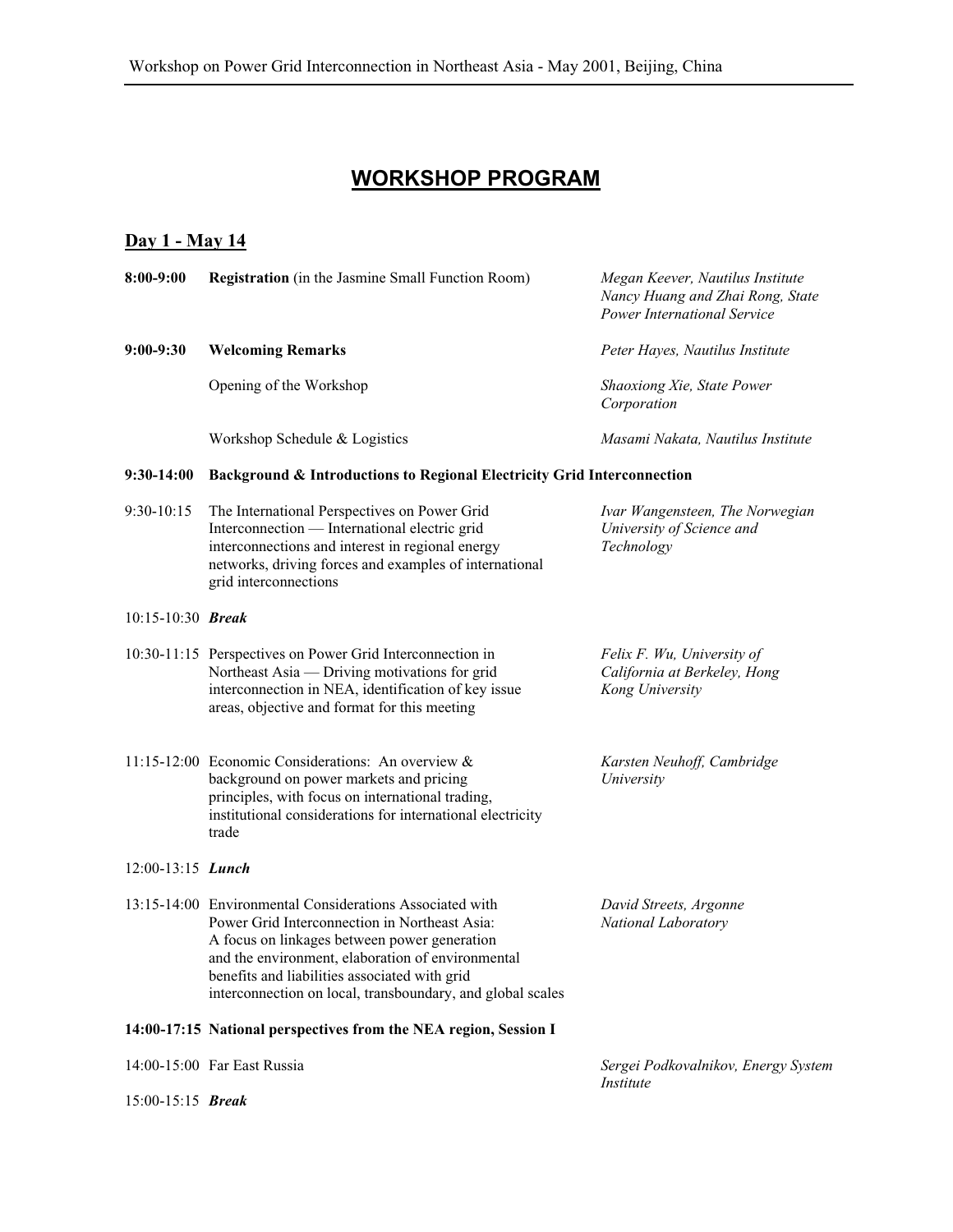|                       | 15:15-16:15 Republic of Korea                                                                                                                                                  | D.W. Park, Korean Electrotechnical<br>Research Laboratory                                                |
|-----------------------|--------------------------------------------------------------------------------------------------------------------------------------------------------------------------------|----------------------------------------------------------------------------------------------------------|
| 16:15-17:15 China     |                                                                                                                                                                                | Center Xiaoxin Zhou, Electric Power<br>Research Institute                                                |
|                       | 17:15-17:20 Review of days activities & outline for the next day                                                                                                               | Masami Nakata and Rebecca Hansing,<br>Nautilus Institute                                                 |
| 17:20                 | Close of Day 1                                                                                                                                                                 |                                                                                                          |
| 18:30                 | <b>Welcome Dinner Party</b>                                                                                                                                                    |                                                                                                          |
|                       |                                                                                                                                                                                |                                                                                                          |
| <u>Day 2 - May 15</u> |                                                                                                                                                                                |                                                                                                          |
|                       | 9:00-11:45 Technical Issues of Grid Stability                                                                                                                                  |                                                                                                          |
| 9:00-9:45             | Technical Considerations for Power Grid<br>Interconnection in Northeast Asia                                                                                                   | Felix F. Wu                                                                                              |
| $9:45-10:45$          | Grid Stability and Safety Issues Associated with<br><b>Nuclear Power Plants</b>                                                                                                | John Bickel, Evergreen Safety and<br>Reliability Technologies, LLC                                       |
| $10:45-11:00$ Break   |                                                                                                                                                                                |                                                                                                          |
|                       | $11:00-11:45$ Panel discussion                                                                                                                                                 | Felix Wu, John Bickel, Xiaoxin<br>Zhou, Weichun Ge, Yasumasa Fujii,<br>Lev A. Kochtcheev, and J. K. Park |
|                       | 11:45-12:15 Political/Institutional Aspects: Review of political<br>challenges and barriers to regional interconnections;<br>directions for how these barriers may be overcome | Peter Hayes                                                                                              |
| 12:15-13:15 Lunch     |                                                                                                                                                                                |                                                                                                          |
|                       | 13:15-15:15 National perspectives from the NEA region, Session II                                                                                                              |                                                                                                          |
| 13:15-14:15 Japan     |                                                                                                                                                                                | Yasumasa Fujii, The University of<br>Tokyo                                                               |
|                       | 14:15-15:15 Democratic People s Republic of Korea                                                                                                                              | Kyong Nam Ri, Electric Power<br>Design Institute                                                         |
| 15:15-15:30 Break     |                                                                                                                                                                                |                                                                                                          |
|                       | 15:30-16:30 Discussion Session on National Perspectives                                                                                                                        | Moderated by David Von Hippel                                                                            |
|                       | 16:30-17:15 Cross-border trade in Scandinavia                                                                                                                                  | Ivar Wangensteen                                                                                         |
|                       | 17:15-17:20 Review of day s activities & outline for the next day                                                                                                              | Masami Nakata and Rebecca Hansing                                                                        |
| 17:20                 | Close of Day 2                                                                                                                                                                 |                                                                                                          |